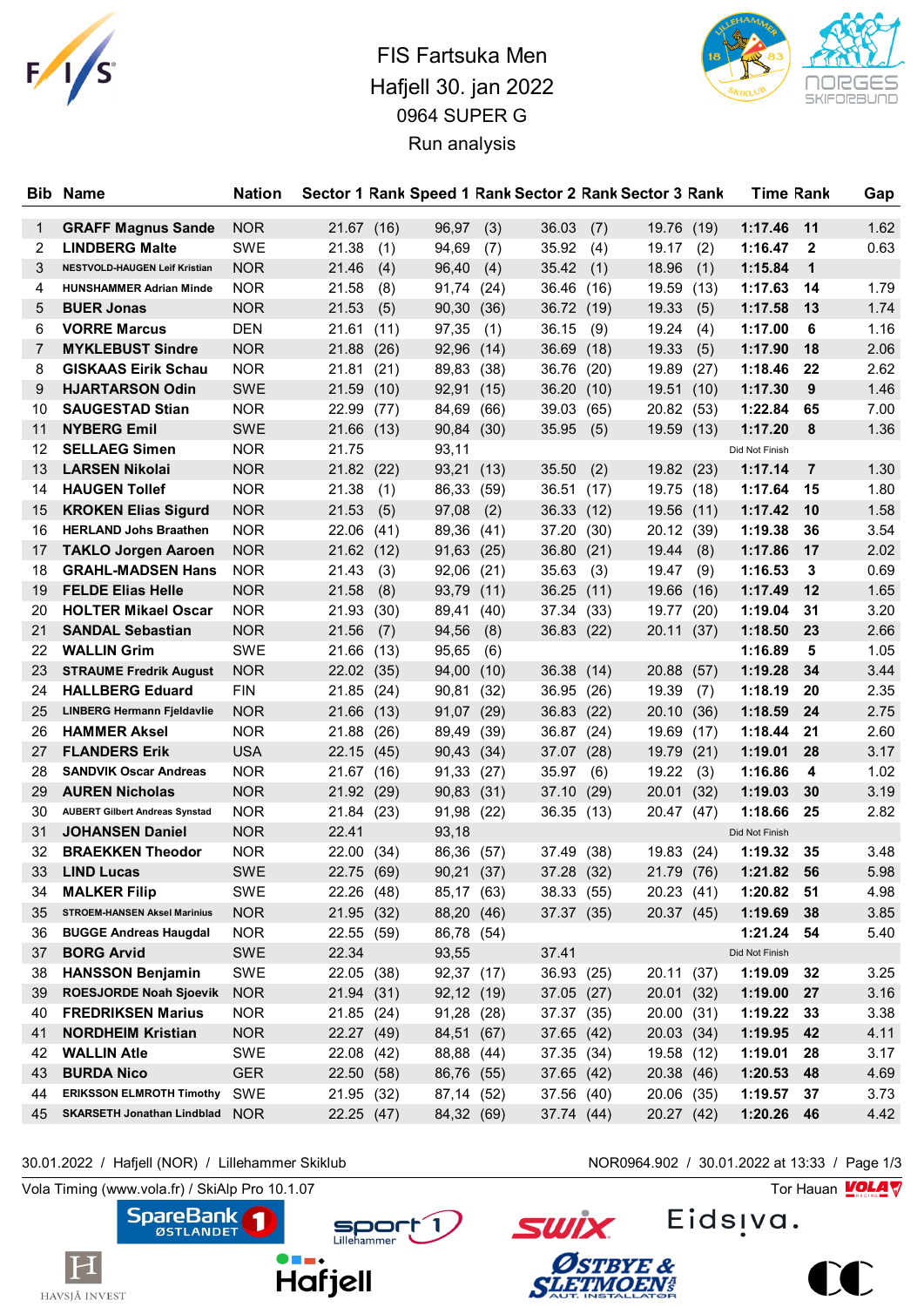

## FIS Fartsuka Men Hafjell 30. jan 2022 0964 SUPER G Run analysis



| Bib | <b>Name</b>                                         | <b>Nation</b>            |                     |      |            |      |            |      | Sector 1 Rank Speed 1 Rank Sector 2 Rank Sector 3 Rank |      | <b>Time Rank</b> |      | Gap   |
|-----|-----------------------------------------------------|--------------------------|---------------------|------|------------|------|------------|------|--------------------------------------------------------|------|------------------|------|-------|
| 46  | <b>HANSEN Tobias</b>                                | <b>ISL</b>               | 22.28               |      | 90,32      |      | 38.26      |      |                                                        |      | Did Not Finish   |      |       |
| 47  | <b>KIRKEBOEEN Eilev</b>                             | <b>NOR</b>               | 22.45               | (56) | 91,55      | (26) | 37.82 (47) |      | 20.47 (47)                                             |      | 1:20.74          | 49   | 4.90  |
| 48  | <b>ROEISE Marius</b>                                | <b>NOR</b>               | 22.35               | (52) | 94,07      | (9)  | 37.86      | (49) | 20.85 (56)                                             |      | 1:21.06          | 53   | 5.22  |
| 49  | RAAHOLT BJERKNES Elias NOR                          |                          | 22.36               | (53) | 84,17      | (71) | 37.37 (35) |      | 20.32 (44)                                             |      | 1:20.05          | 44   | 4.21  |
| 50  | <b>ASPAAS Sander</b>                                | <b>NOR</b>               | 22.04 (37)          |      | 89,14 (43) |      | 38.09 (53) |      | 20.18 (40)                                             |      | 1:20.31          | 47   | 4.47  |
| 51  | <b>VELLENE Herman</b>                               | <b>NOR</b>               |                     |      |            |      |            |      |                                                        |      | Did Not Start    |      |       |
| 52  | <b>AANEBY Oskar Willy</b>                           | <b>NOR</b>               | 22.05 (38)          |      | 88,35 (45) |      | 37.80 (46) |      | 19.90 (28)                                             |      | 1:19.75          | 40   | 3.91  |
| 53  | <b>ERTESVAAG Kristoffer</b>                         | <b>NOR</b>               | 21.77               | (19) | 96,18      | (5)  | 38.04 (52) |      | 22.99                                                  | (80) | 1:22.80          | 63   | 6.96  |
| 54  | <b>OLSSON Gustav</b>                                | <b>SWE</b>               | 22.17 (46)          |      | 86,95      | (53) | 38.68      | (57) | 21.02(60)                                              |      | 1:21.87          | 57   | 6.03  |
| 55  | <b>BERGLUND Herman</b>                              | <b>NOR</b>               | 22.90               | (73) | 83,33      | (75) | 40.97 (79) |      | 21.46                                                  | (70) | 1:25.33          | 83   | 9.49  |
| 56  | <b>KONGSHOLM Lucas</b>                              | <b>SWE</b>               | 21.68               | (18) | 93,26      | (12) | 37.24 (31) |      | 19.87 (26)                                             |      | 1:18.79          | 26   | 2.95  |
| 57  | <b>SVELANDER Simon</b>                              | SWE                      | 22.14               | (44) | 83,58      | (74) | 37.75 (45) |      | 19.83                                                  | (24) | 1:19.72          | 39   | 3.88  |
| 58  | <b>MEUSBURGER Peter</b>                             | <b>NOR</b>               | 22.64 (62)          |      | 87,92 (48) |      | 39.22 (68) |      | 21.31 (65)                                             |      | 1:23.17          | 70   | 7.33  |
| 59  | <b>SAETERLI Oliver Thorsby</b>                      | <b>NOR</b>               | 22.21               |      | 90,76      |      | 38.03      |      |                                                        |      | Did Not Finish   |      |       |
| 60  | <b>ANDERSEN Sondre Skaret</b>                       | <b>NOR</b>               | 22.69               | (66) | 84,10      | (72) |            |      |                                                        |      | 1:23.45          | 73   | 7.61  |
| 61  | <b>KRISTIANSEN Ansgar</b>                           | <b>NOR</b>               | 22.74               | (68) | 84,78      | (65) | 40.28      | (78) | 21.55 (73)                                             |      | 1:24.57          | 82   | 8.73  |
| 62  | <b>JOHANSEN Fredrik Unhiem NOR</b>                  |                          | 23.22 (83)          |      | 82,33      | (80) | 38.96      | (61) | 20.69                                                  | (50) | 1:22.87          | 66   | 7.03  |
| 63  | <b>TAKLO Haavard Aaroen NOR</b>                     |                          | 23.09               | (81) | 82,04      | (81) | 39.40 (72) |      | 21.07                                                  | (61) | 1:23.56          | 75   | 7.72  |
| 64  | <b>MAGI Laur</b>                                    | <b>EST</b>               | 22.46               | (57) | 86,51      | (56) | 39.71      | (75) | 21.41 (69)                                             |      | 1:23.58          | 76   | 7.74  |
| 65  | <b>SANDE Ola</b>                                    | <b>NOR</b>               | 23.76               | (84) | 75,78      | (84) | 41.32 (80) |      | 21.61 (75)                                             |      | 1:26.69          | 84   | 10.85 |
| 66  | <b>SANNES Birk Barlaug</b>                          | <b>NOR</b>               | 22.86               | (72) | 83,29      | (76) | 38.99      | (63) | 20.81 (51)                                             |      | 1:22.66          | 61   | 6.82  |
| 67  | <b>NYGAARD Marcus Bordvik</b>                       | <b>NOR</b>               | 22.77               | (70) | 84,44      | (68) | 39.75      | (77) | 21.34                                                  | (68) | 1:23.86          | 78   | 8.02  |
| 68  | <b>BENGSTON Sebastian</b>                           | <b>NOR</b>               | 21.88               | (26) | 92,59      | (16) | 37.59 (41) |      | 20.52 (49)                                             |      | 1:19.99          | 43   | 4.15  |
| 69  | <b>HAGEN Casper Bakke</b>                           | <b>NOR</b>               | 22.27               |      |            |      |            |      | 19.99                                                  |      | 1:20.13          | 45   | 4.29  |
| 70  | <b>SJOESTRAND Maans</b>                             | <b>SWE</b>               |                     | (49) | 90,79      | (33) | 37.87 (50) |      | 21.31 (65)                                             | (29) | 1:23.32          | 72   | 7.48  |
| 71  | <b>WAMMELI UIf</b>                                  | <b>NOR</b>               | 23.03 (79)          |      | 83,20 (77) |      | 38.98 (62) |      |                                                        |      | Did Not Start    |      |       |
|     |                                                     |                          |                     |      |            |      |            |      |                                                        |      |                  |      |       |
| 72  | <b>HOEIBY Mathias</b>                               | <b>NOR</b>               | 22.02 (35)          |      | 92,36      | (18) | 36.42 (15) |      | 19.60 (15)                                             |      | 1:18.04          | 19   | 2.20  |
| 73  | <b>ERICSSON Konrad Bang</b><br><b>GISKE Andreas</b> | <b>NOR</b><br><b>NOR</b> | 22.90 (73)<br>22.93 |      | 85,05      | (64) | 39.73 (76) |      | 21.59 (74)                                             |      | 1:24.22          | 79   | 8.38  |
| 74  |                                                     |                          |                     |      | 83,31      |      |            |      |                                                        |      | Did Not Finish   |      |       |
| 75  | <b>STRAND Kristian</b>                              | <b>NOR</b>               | 23.17               | (82) | 84,21      | (70) | 39.00 (64) |      | 20.93 (58)                                             |      | 1:23.10          | 68   | 7.26  |
| 76  | <b>GIAEVER Amund</b>                                | <b>NOR</b>               | 22.68               | (65) | 85,35      | (62) | 38.81      | (58) | 21.33 (67)                                             |      | 1:22.82          | 64   | 6.98  |
| 77  | <b>WEBB William Carlson</b>                         | <b>NOR</b>               | 22.93               | (75) | 82,96      | (78) | 39.41      | (73) | 22.12 (79)                                             |      | 1:24.46          | 80   | 8.62  |
| 78  | <b>FOSSE Vetle Fjellstad</b>                        | <b>NOR</b>               | 22.30               | (51) | 92,08      | (20) | 37.99 (51) |      | 21.14 (62)                                             |      | 1:21.43          | 55   | 5.59  |
| 79  | <b>AXELHED Pontus</b>                               | SWE                      | 23.00 (78)          |      | 86,11 (60) |      | 38.83 (59) |      | 21.20 (64)                                             |      | 1:23.03          | 67   | 7.19  |
| 80  | <b>HAGAN Sebastian</b>                              | <b>NOR</b>               | 22.42 (54)          |      | 87,64 (49) |      | 38.21 (54) |      | 20.30(43)                                              |      | 1:20.93          | 52   | 5.09  |
| 81  | <b>SCHEI Viktor Haakaas</b>                         | <b>NOR</b>               | 22.97 (76)          |      | 82,48 (79) |      | 39.70 (74) |      | 21.89 (78)                                             |      | 1:24.56          | 81   | 8.72  |
| 82  | MARWELL-HAUGE Christopher NOR                       |                          | 22.59 (60)          |      | 86,35 (58) |      | 39.23 (70) |      | 21.47 (71)                                             |      | 1:23.29          | $71$ | 7.45  |
| 83  | <b>SOERENSEN Jarl Emil</b>                          | <b>NOR</b>               |                     |      |            |      |            |      |                                                        |      | Did Not Start    |      |       |
| 84  | <b>SVENSSON Axel</b>                                | SWE                      | 22.71 (67)          |      | 81,03 (83) |      |            |      |                                                        |      | 1:23.16 69       |      | 7.32  |
| 85  | <b>FOSSEIDBRAATEN Joakim</b>                        | <b>NOR</b>               | 22.05 (38)          |      | 88,12 (47) |      | 37.55 (39) |      | 21.17 (63)                                             |      | 1:20.77          | 50   | 4.93  |
| 86  | <b>BAKKEVIG Rasmus</b>                              | <b>NOR</b>               | 21.80 (20)          |      | 91,90 (23) |      | 36.06      | (8)  | 19.79 (21)                                             |      | 1:17.65          | 16   | 1.81  |
| 87  | OESTROEM Hjalmar Christoffer NOR                    |                          | 22.08               | (42) | 87,61      | (50) | 37.85 (48) |      | 19.99 (29)                                             |      | 1:19.92          | 41   | 4.08  |
| 88  | <b>NORD Henrik</b>                                  | <b>NOR</b>               | 23.08               | (80) | 84,08 (73) |      | 38.85 (60) |      | 21.82 (77)                                             |      | 1:23.75          | 77   | 7.91  |
| 89  | RASMUSSEN Jonathan Holst                            | <b>NOR</b>               | 22.43 (55)          |      | 90,34 (35) |      | 39.38 (71) |      | 20.83 (55)                                             |      | 1:22.64          | 60   | 6.80  |
| 90  | <b>MIKELSSON Olle</b>                               | SWE                      | 22.66 (63)          |      | 86,04 (61) |      | 38.65 (56) |      | 20.95 (59)                                             |      | 1:22.26          | 58   | 6.42  |
| 91  | <b>LANGFELDT Anders</b>                             | <b>NOR</b>               | 22.61(61)           |      | 87,58 (51) |      | 39.05 (66) |      | 20.82 (53)                                             |      | 1:22.48          | - 59 | 6.64  |

30.01.2022 / Hafjell (NOR) / Lillehammer Skiklub NOR0964.902 / 30.01.2022 at 13:33 / Page 2/3

Vola Timing (www.vola.fr) / SkiAlp Pro 10.1.07  $\sqrt{2}$